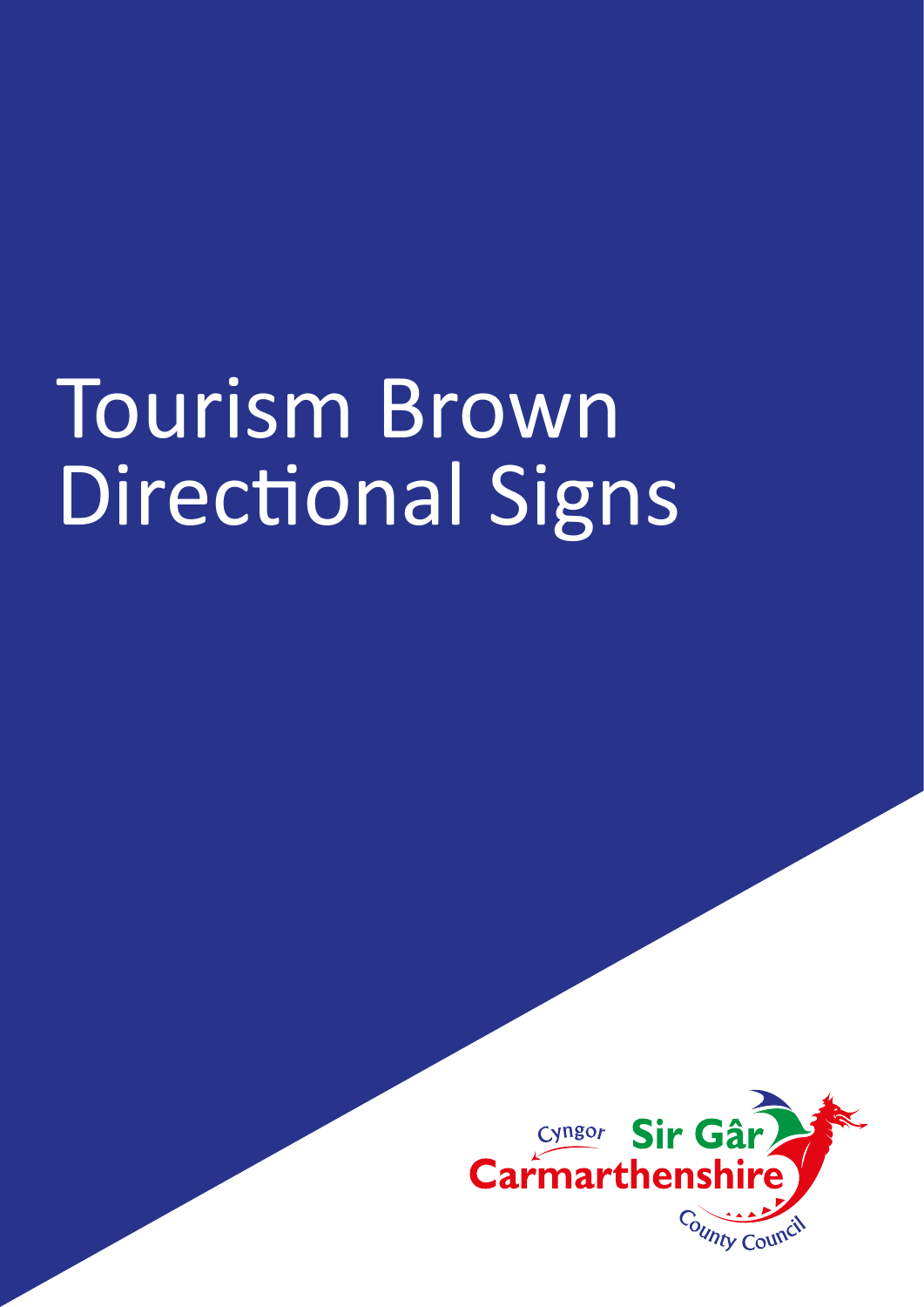#### **Address of the facility to be signed** (please give full address)

| Postcode | Telephone |  |
|----------|-----------|--|
| Email    | Website   |  |

#### **Name and Address of Applicant** (if different to above)

| Postcode                    | Telephone |
|-----------------------------|-----------|
|                             |           |
| Email                       | Website   |
|                             |           |
| Are you the:                |           |
| Manager<br>Owner<br>Curator | Tenant    |
| Other (please specify)      |           |

Cyngor Sir C **Carmarthens** 

## **Please tick the category that the facilities are to be signed under**

*(only tick ONE category).*

- Visitor Attraction
- Recreation / Sports Centre
- Public Houses & Restaurants
- Serviced Accommodation
- Youth Hostel / Self Catering
- Camping and Caravan Site
- Bypassed Community
- Other (please specify)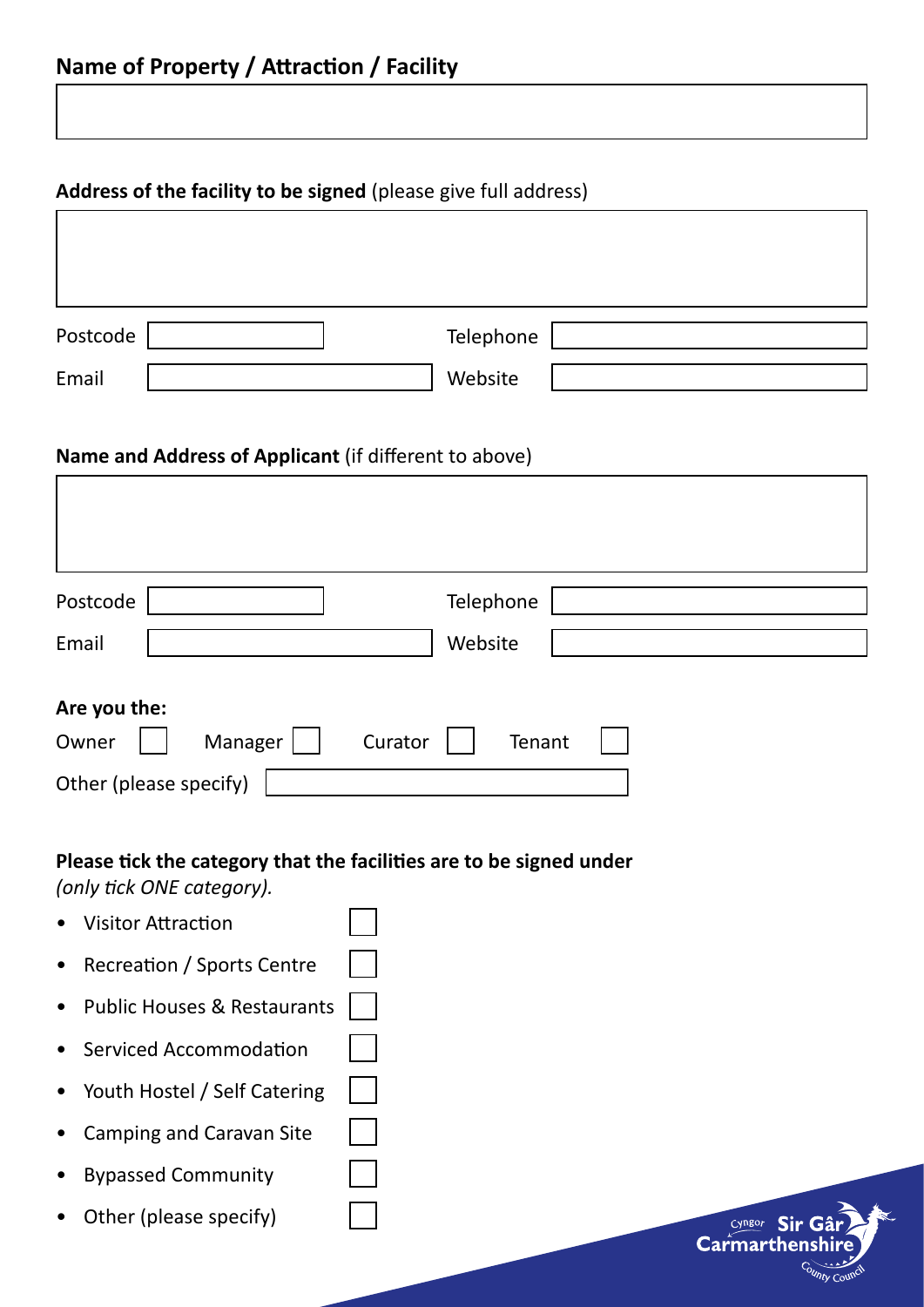| How long has the facility applying for signs been established on this site? |  |  |
|-----------------------------------------------------------------------------|--|--|
|-----------------------------------------------------------------------------|--|--|

| Years                                                                      |                                                                    |  |  |
|----------------------------------------------------------------------------|--------------------------------------------------------------------|--|--|
|                                                                            | If less than 10 years, please submit a copy of Planning Permission |  |  |
| How many signs do you require?                                             |                                                                    |  |  |
|                                                                            |                                                                    |  |  |
| Please supply map indicating exact location                                |                                                                    |  |  |
|                                                                            |                                                                    |  |  |
| Are there any existing off-site advertising signs (temporary or permanent) |                                                                    |  |  |
| relating to the facility?<br>Yes                                           | No                                                                 |  |  |
| If yes, please give details including location                             |                                                                    |  |  |
|                                                                            |                                                                    |  |  |
|                                                                            |                                                                    |  |  |
|                                                                            |                                                                    |  |  |

**Please provide details (including web link) of how you promote the (1) facility / location and (2) how you provide directions to visitors from outside the local area**

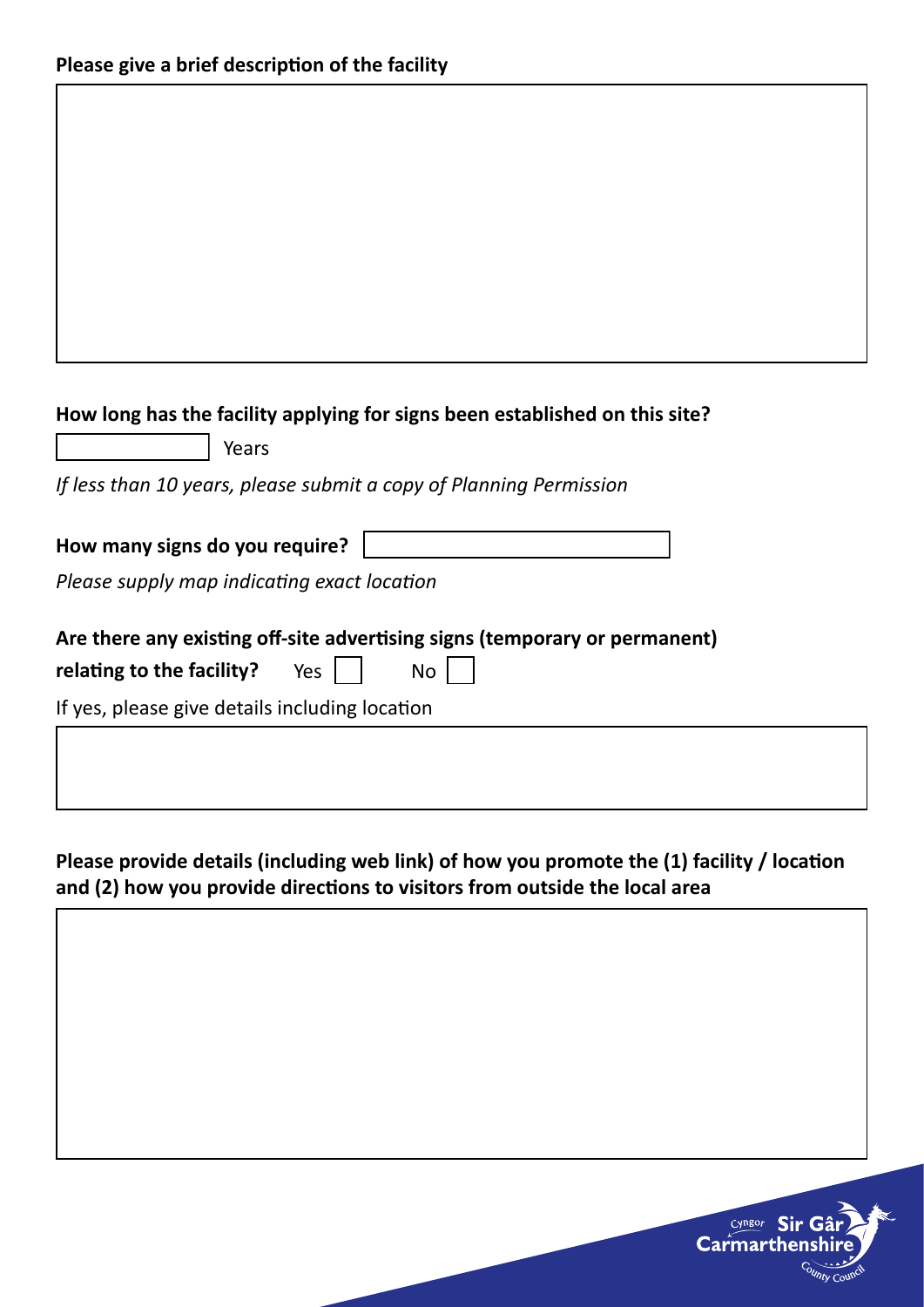#### **Please indicate the number of parking spaces provided for the facility**

| Car parking spaces<br>$\bullet$   |                                                                                 |
|-----------------------------------|---------------------------------------------------------------------------------|
| Coach parking spaces<br>$\bullet$ |                                                                                 |
| Disabled spaces<br>$\bullet$      |                                                                                 |
| Are these on site?                | No<br>Yes<br>If no, how far are they from the site (please indicate in metres)? |
|                                   | Please specify average opening times throughout the year                        |
| Hours per day<br>$\bullet$        |                                                                                 |

| • Days per week  |  |
|------------------|--|
| • Weeks per year |  |

### **Is the facility open to casual visitors and/or non-members during normal opening hours?**

| Υρς |  | No |
|-----|--|----|
|-----|--|----|

#### **How are you working to grow the Tourism sector alongside Carmarthenshire County Council and other partners?** *Please provide details*



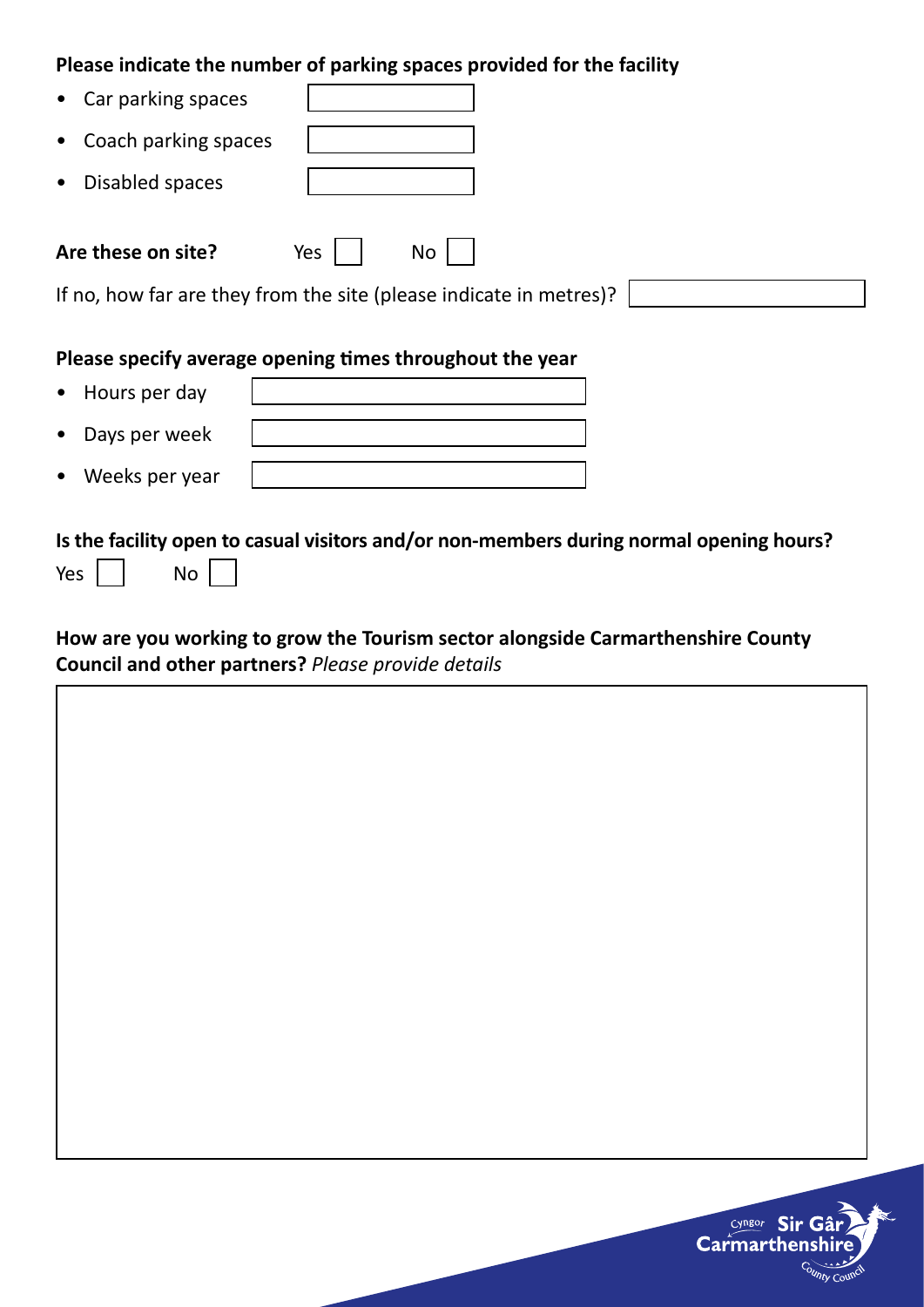## **Visitor Attractions**

|        | Are you signed up to a recognised activity or attraction organisation such as VAQAS?     |
|--------|------------------------------------------------------------------------------------------|
|        |                                                                                          |
|        | Please indicate the annual visitor numbers for your attraction for the last three years: |
| Year 1 | Year 2<br>Year 3                                                                         |
|        | Please indicate how these visitor numbers are collected                                  |
|        |                                                                                          |
|        | Where and in what percentages do visitors to your facility come from?                    |
|        |                                                                                          |
|        | How many large events does the facility host each year?                                  |
|        | Does the facility offer on-site:                                                         |
|        | Toilets: Yes    <br>$No$    <br>Refreshments: Yes  <br><b>No</b>                         |
|        |                                                                                          |
|        |                                                                                          |
|        | Please indicate the annual visitor numbers for your attraction for the last three years: |
| Year 1 | Year 2<br>Year 3                                                                         |
|        | Please indicate how these visitor numbers are collected                                  |
|        |                                                                                          |
|        | Where and in what percentages do visitors to your facility come from?                    |
|        |                                                                                          |
|        | How many large events does the facility host each year?                                  |
|        | Does the facility offer on-site:                                                         |
|        | Toilets:<br>Refreshments: Yes<br>No<br>Yes<br>No                                         |
|        | Cyngor Sir<br><b>Carmarthens</b>                                                         |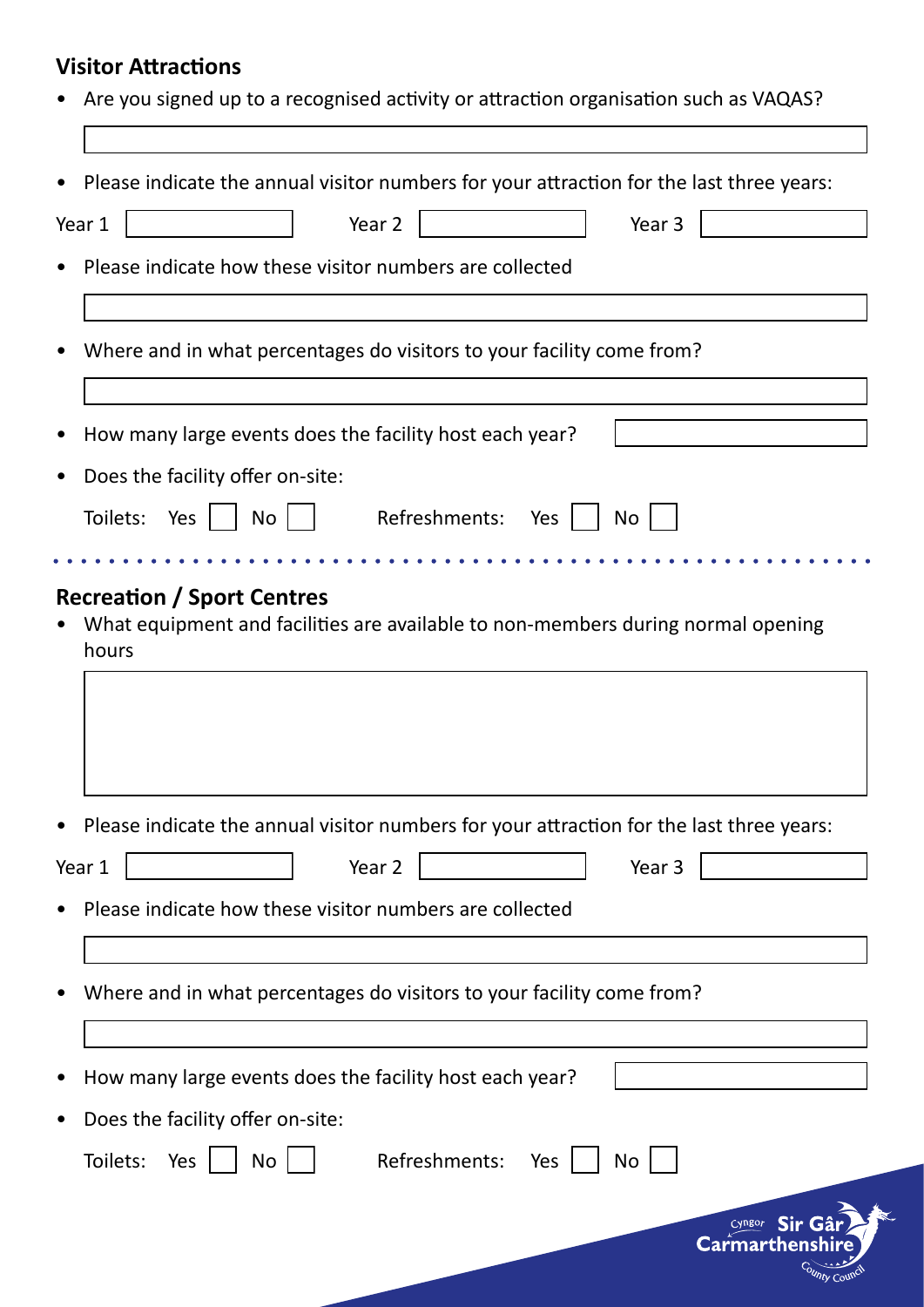## **Public Houses & Restaurants**

|  | • Please indicate the annual visitor numbers for the last three years: |  |  |  |  |  |  |
|--|------------------------------------------------------------------------|--|--|--|--|--|--|
|--|------------------------------------------------------------------------|--|--|--|--|--|--|

| Year 1 |     |                                  | Year 2            |                                                                                          | Year 3 |                                                                                          |
|--------|-----|----------------------------------|-------------------|------------------------------------------------------------------------------------------|--------|------------------------------------------------------------------------------------------|
|        |     |                                  |                   | Please indicate how these visitor numbers are collected                                  |        |                                                                                          |
|        |     |                                  |                   |                                                                                          |        |                                                                                          |
|        |     |                                  |                   | Where and in what percentages do visitors to your facility come from?                    |        |                                                                                          |
|        |     |                                  |                   | How many large events does the facility host each year?                                  |        |                                                                                          |
|        |     | <b>Serviced Accommodation</b>    |                   |                                                                                          |        |                                                                                          |
|        |     | such as AA, Visit Wales?         |                   |                                                                                          |        | Is the accommodation participating in a nationally recognised quality assurance scheme   |
|        | Yes | <b>No</b>                        |                   |                                                                                          |        |                                                                                          |
|        | Yes | <b>No</b>                        |                   | Has the premises been inspected by our Environmental Health Officer?                     |        |                                                                                          |
|        |     |                                  |                   | How many bed spaces does the accommodation have?                                         |        |                                                                                          |
|        |     |                                  |                   |                                                                                          |        |                                                                                          |
|        |     | Youth Hostels / Self-catering    |                   |                                                                                          |        | Is the accommodation participating in a nationally recognised quality assurance scheme   |
|        |     | such as AA, Visit Wales?         |                   |                                                                                          |        |                                                                                          |
|        | Yes | <b>No</b>                        |                   |                                                                                          |        |                                                                                          |
|        | Yes | <b>No</b>                        |                   | Has the premises been inspected by our Environmental Health Officer?                     |        |                                                                                          |
|        |     |                                  |                   | How many bed spaces does the accommodation have?                                         |        |                                                                                          |
|        |     |                                  |                   |                                                                                          |        |                                                                                          |
|        |     | <b>Camping and Caravan Sites</b> |                   |                                                                                          |        |                                                                                          |
|        |     | Camping & Caravanning Club       |                   |                                                                                          |        | Is the site a member of a nationally recognised organisation such as the Caravan Club or |
|        | Yes | <b>No</b>                        |                   |                                                                                          |        |                                                                                          |
|        |     |                                  |                   | Has the premises been inspected by our Environmental Health Officer?                     |        |                                                                                          |
|        | Yes | <b>No</b>                        |                   |                                                                                          |        |                                                                                          |
|        |     |                                  |                   | Please indicate the annual visitor numbers for your attraction for the last three years: |        |                                                                                          |
| Year 1 |     |                                  | Year <sub>2</sub> |                                                                                          | Year 3 |                                                                                          |
|        |     | How many pitches are available?  |                   |                                                                                          |        |                                                                                          |
|        |     |                                  |                   |                                                                                          |        | Cyngor<br>Sir G                                                                          |
|        |     |                                  |                   |                                                                                          |        | <b>Carmarthenshir</b>                                                                    |
|        |     |                                  |                   |                                                                                          |        |                                                                                          |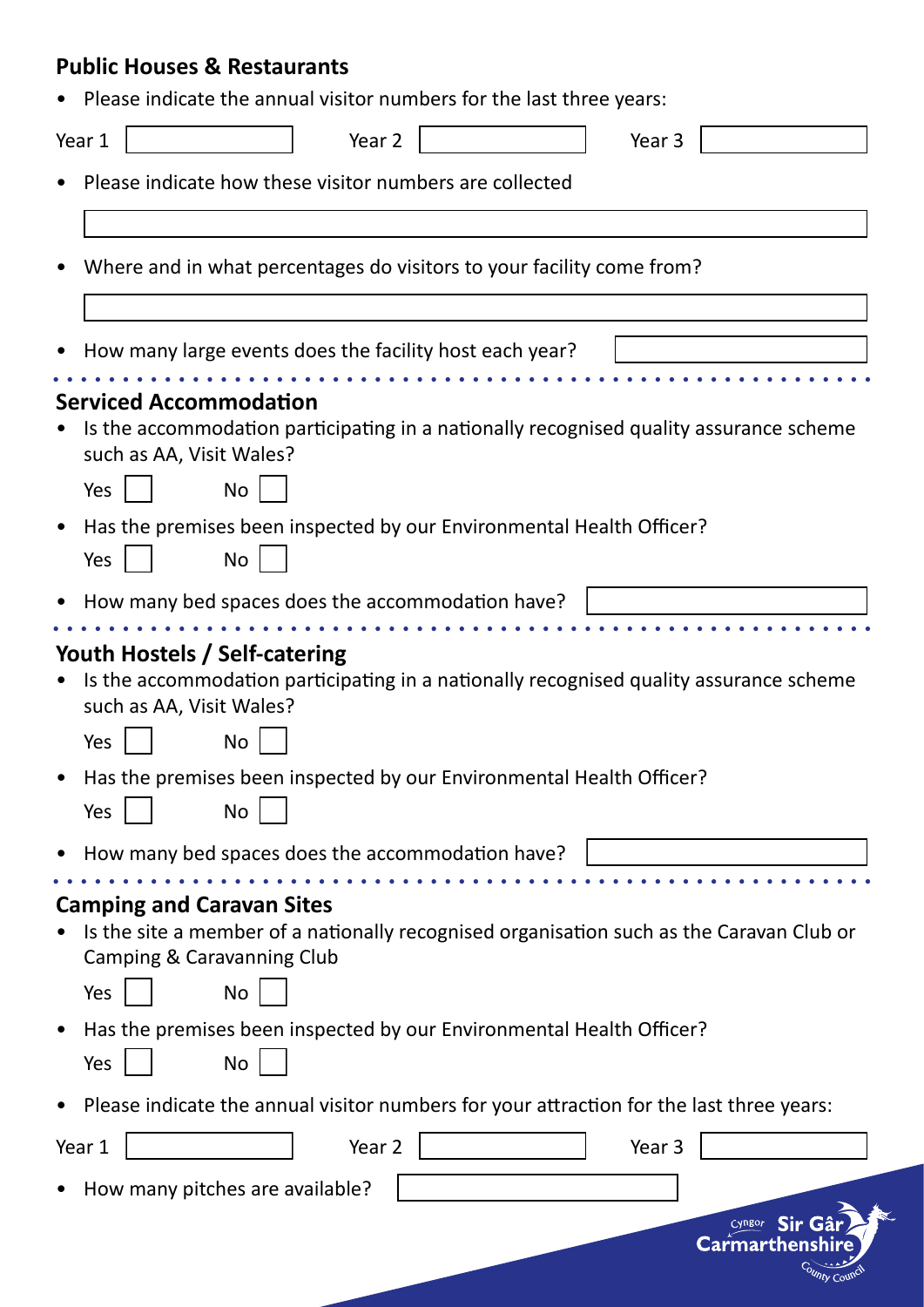## **Bypassed Communities**

• What services and facilities does the community offer to visitors from outside the local area?

- What is the population of the Bypassed Community?
- What is the cultural heritage significance of the Bypassed Community?

• Are confirmatory and return signs in place or proposed?

*Please supply written evidence/photos of existing or proposed confirmatory and return signs.* 

• Please supply evidence to show the support of the local community and Parish Council for this application

• Please supply a map indicating the location of the community in relation to the road that the services are to be signed from.

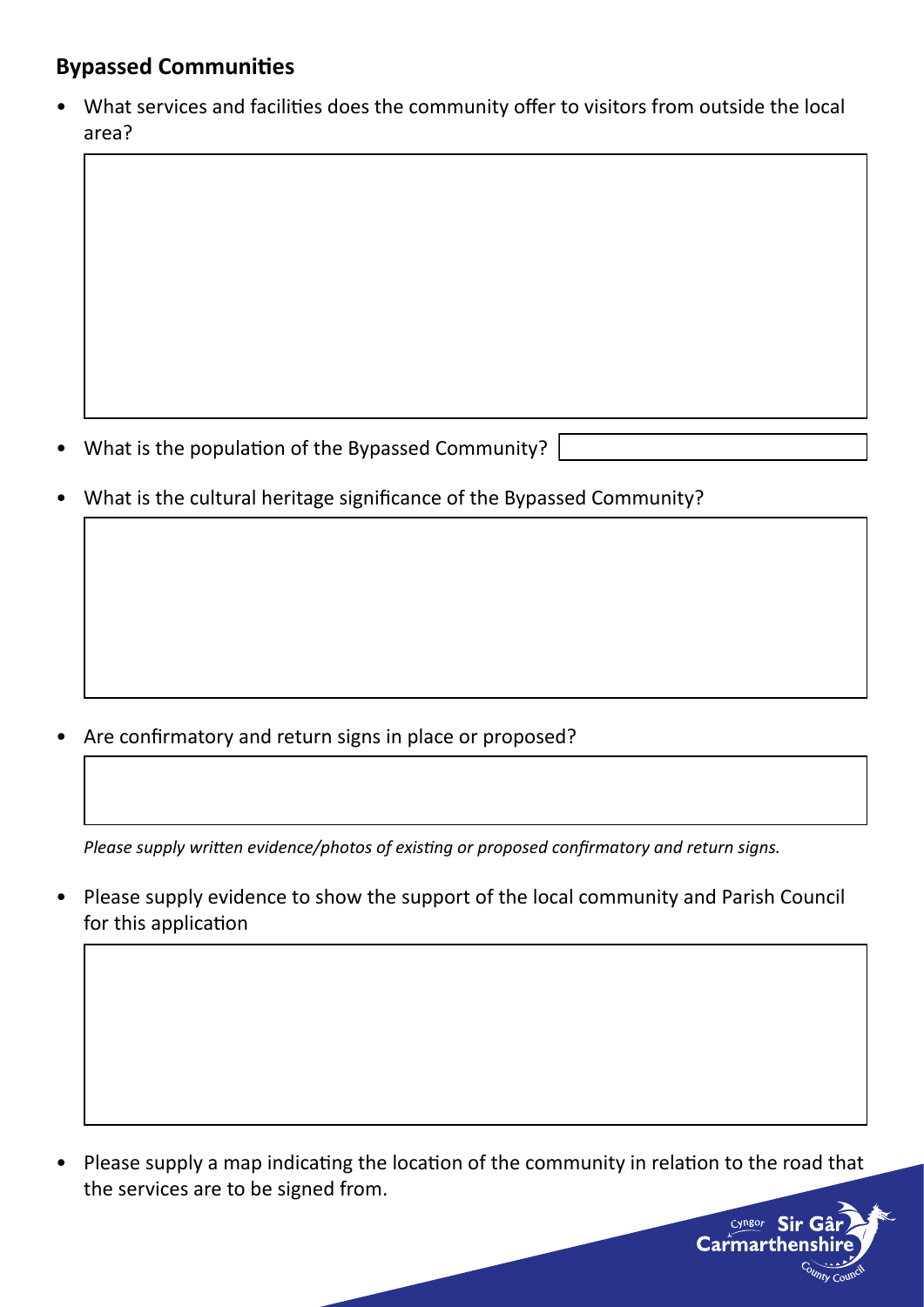#### **Other**

• What services and facilities do you offer tourists?

• Does the facility / area hold any cultural heritage significance?

• Is the facility a member of a nationally recognised organisation?

|  | • Please indicate the annual visitor numbers for your attraction for the last three years: |  |  |  |
|--|--------------------------------------------------------------------------------------------|--|--|--|
|--|--------------------------------------------------------------------------------------------|--|--|--|

| Year 1    | Year <sub>2</sub><br>Year 3                                           |
|-----------|-----------------------------------------------------------------------|
| $\bullet$ | Please indicate how these visitor numbers are collected               |
|           |                                                                       |
| $\bullet$ | Where and in what percentages do visitors to your facility come from? |
|           |                                                                       |

| • How many large events does the facility host each year? |  |
|-----------------------------------------------------------|--|
| • Does the facility / area offer on-site:                 |  |

|  | Toilets: Yes $\Box$ No $\Box$ | Refreshments: Yes No |  |
|--|-------------------------------|----------------------|--|